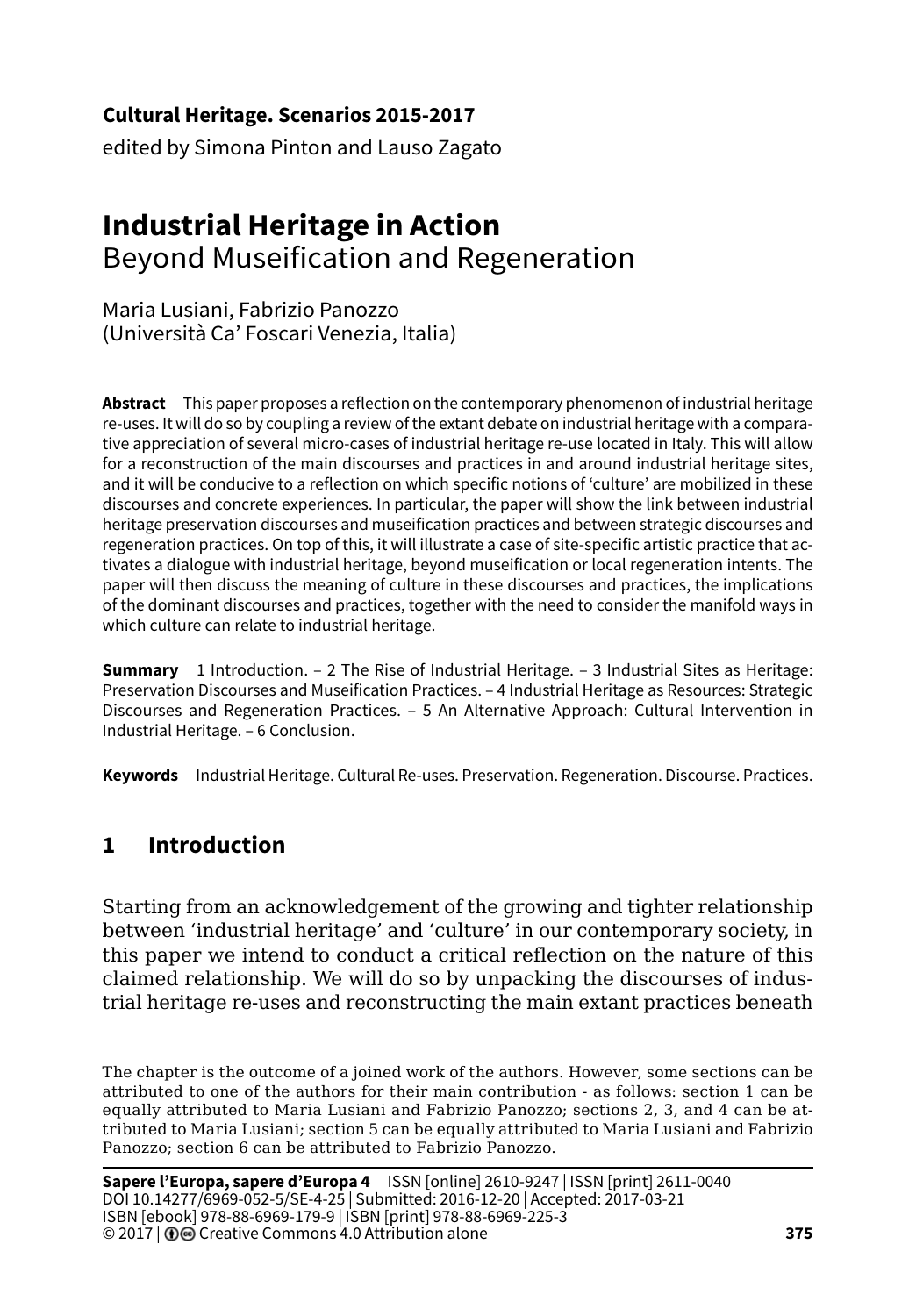them, while inductively investigating which specific notions of 'culture' are mobilized in the different discourses and concrete experiences in and around industrial heritage sites.

In other words, the paper revolves around the relation between industrial heritage and culture, without embracing any pre-established definition of these constructs. Rather, it is their meaning that is object of research and discussion, as it emerges from a review of extant discourses and practices of industrial heritage re-uses.

In the last decades, there has been a surge of attention for industrial heritage, among policy makers, urban planners and researchers. In fact, we are witnessing, on the one hand, a growing availability of built spaces, mainly generated by de-industrialization processes, outsourcing of production in developing economies and obsolescence of some public infrastructures (e.g. old factories, old railways, old ports, military buildings, etc.). On the other hand, a growing demand for spaces of aggregation for new forms of co-working, production, distribution, innovation and cultural consumption by associations, entrepreneurs, and civil society at large (Bacchella et al. 2015). Taken together, these two phenomena explain policy makers' and urban planners' turn of attention for the re-use of former industrial sites for new social and cultural purposes. Indeed, the matter of industrial heritage and its destination has become prominent in the public debate: for example, 2015 has been declared the "European year of industrial and technical heritage" – an E-FAITH**<sup>1</sup>** initiative, upon a Council of Europe endorsement), as a way to address attention and resources towards the study and enhancement of the industrial heritage in Europe.

This industrial heritage discourse has been producing concrete consequences, such as the massive public spending by European institutions and local governments for the restoration and re-destination of former industrial sites. Yet, these regenerated sites are then often left unused, or filled with cultural activities with dubious effects in terms of regenerated local economy (Edwards, Llurdés 1996), or even of sustainability of those activities themselves in the long run (Bacchella et al. 2015).

Overall, a lot of debate has now accrued and many experiences have accumulated too in and around industrial heritage sites. It is probably time to understand what is going on. In particular, beyond simply reconstructing the state of the art, in this paper we will critically explore the extant discourses around industrial heritage and the related practices of re-use, particularly questioning the role and meaning of culture in these experiences.

**<sup>1</sup>** European Federation of Associations of Industrial and Technical Heritage is a platform promoting contacts and co-operation between volunteers and non-profit volunteer associations in Europe. It is the place where these can meet, exchange experiences, learn from each other and support each other's activities and campaigns ([http://www.e-faith.org/](http://www.e-faith.org/home/?q=content/what-e-faith).) [home/?q=content/what-e-faith](http://www.e-faith.org/home/?q=content/what-e-faith).)).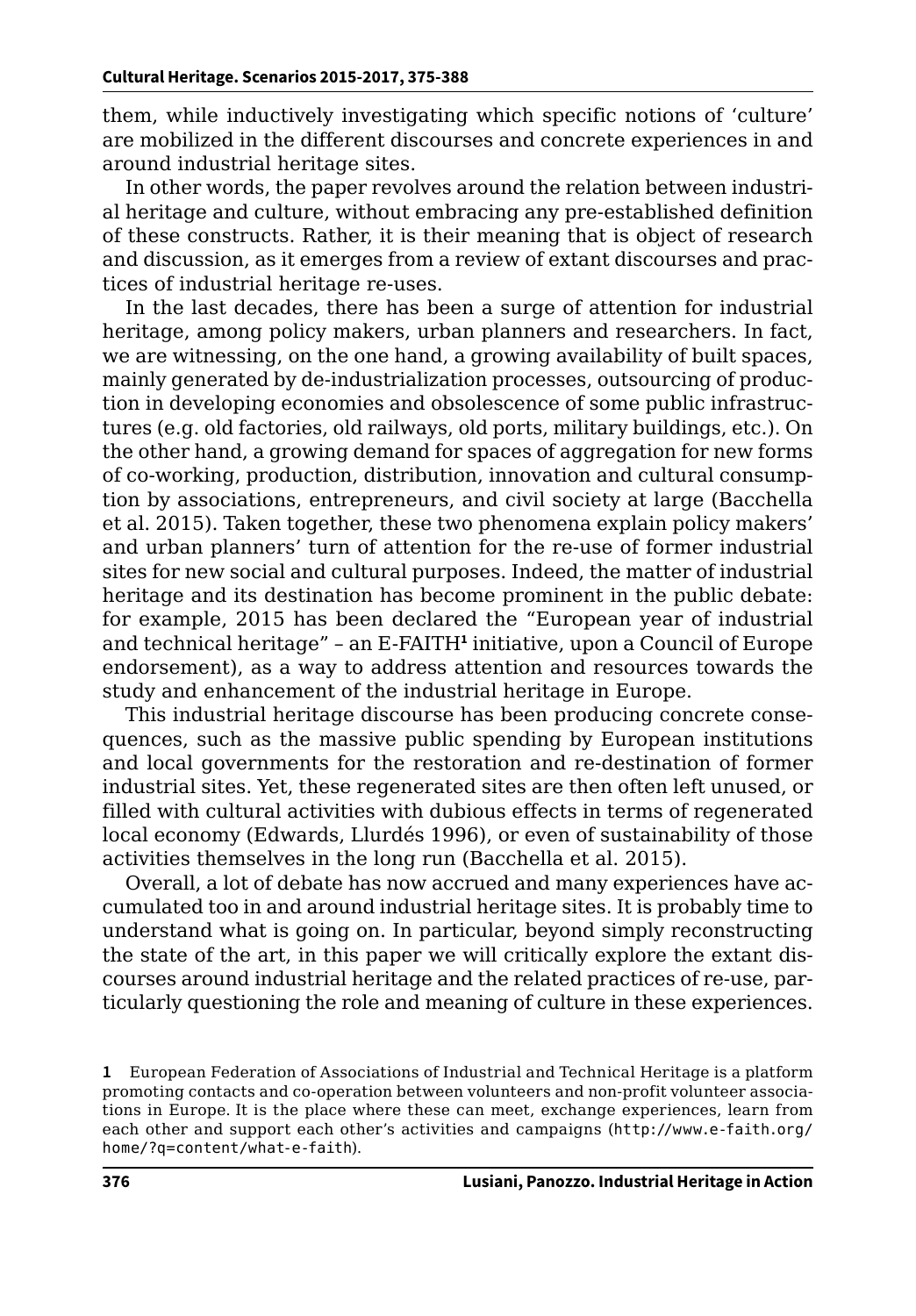From a methodological point of view, we adopt a qualitative, inductive research design, generally considered the most suitable approach for exploring novel phenomena and building knowledge from rich and complex data (Langley 1999; Gioia et al. 2013). More precisely, we combine a review of secondary sources and extant debate, with a comparative appreciation of multiple 'micro-cases', and a more traditional in-depth case study approach (Yin 2013).

First, we reconstructed the debate around the notion of industrial heritage and explored who started talking about industrial heritage and when. We thus identified two intertwining discourses: a) a *preservation discourse*, which aimed at establishing and legitimizing former industrial sites as part of our cultural heritage deserving preservation and care; b) a *strategic discourse*, which shifted the focus on the potential value derived from the re-use of former industrial sites for cultural destinations.

Second, we accessed an archive of micro-cases collected and filed by an independent Italian cultural association devoted to fostering knowledge about industrial heritage in Italy and beyond.**<sup>2</sup>** The archive consists of about 40 files on industrial heritage sites in Italy and 20 files on industrial heritage sites in Europe. Each file briefly narrates the case by presenting basic technical information about the building, a data sheet about its former use and history, a description of its current state and destination, and information about the ownership and the management of the site. Although certainly not exhaustive, this case archive provides an illustrative mapping of the main practices of industrial heritage re-use. We coded each case by noting:

- the location;
- the type of former industrial use (e.g. factory, energetic central, storage, etc.) and the period in which it was active;
- the present use (e.g. museum, library, archive, park, multifunction cultural centre, etc.) and since when it was re-opened for the new destination;
- the actors involved (e.g. family owners, foundations, public agencies, policy-makers, entrepreneurs, universities, urban planners, etc.) and their roles (e.g. owners, managers, occupants, sponsors, etc.);
- the type of cultural content (e.g. the building itself, machineries, production traditions, archival material, cultural events, museum collections, etc.).

From this coding, two dominant clusters of practices emerged, reflecting the two abovementioned dominant discourses: a) *museification* – linked to the preservation discourse; b) *culture-led regeneration* – associable to

**<sup>2</sup>** h[ttp://www.archeologiaindustriale.net](Http://www.archeologiaindustriale.net).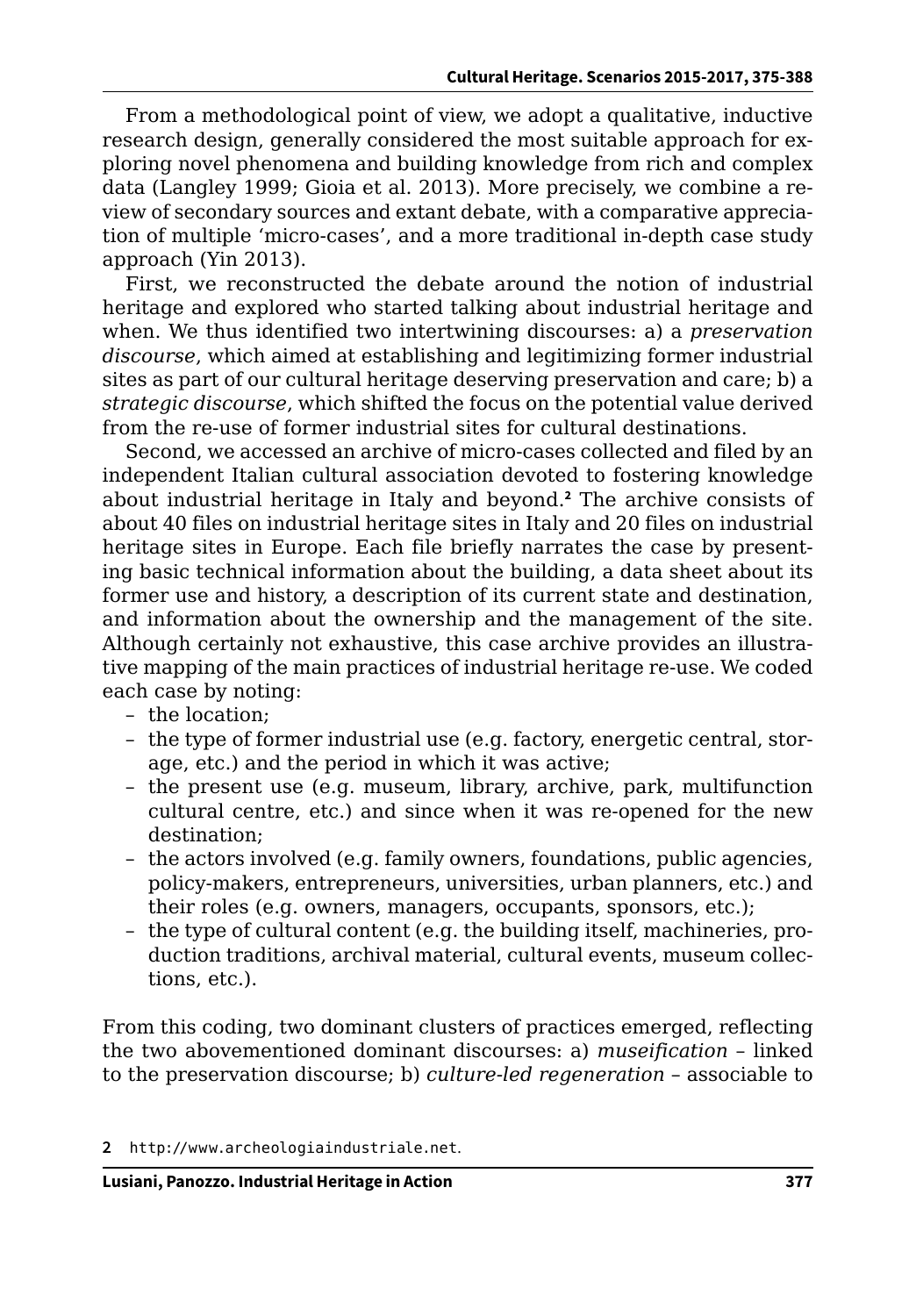the strategic discourse. The first section of the paper will review these two main sets of discourses and practices.

We argue that these clusters of discourses and practices of industrial heritage reuse enact different notions of culture, based on different disciplinary approaches and sociopolitical discourses. First, also chronologically, is the preservation discourse that locates 'culture' in the historical value of the artefact and drives toward its preservation as a monument, often coupled with museum destination. Second comes a more developmental and strategic discourse that imagines 'culture' as the generic driver of regenerations, often linked to urban planning and real estate developments aimed at luring the 'creative class' into industrial heritage. The first section of the paper will therefore review the two main ways of interpreting 'culture' in and around industrial heritage.

The paper then further expands this reflection by addressing and illustrating a third, emergent, notion of culture that moves beyond museification and regeneration. One based on the activation of projects of contemporary art that are designed, curated and exhibited in and around industrial heritage without necessarily conceiving it as a museum or aiming at its regeneration. In this third case the notion of culture corresponds to 'contemporary artistic practice' that is site-specific and activates a kind of dialogue with industrial heritage. This practice will be illustrated through an empirical reconstruction of the birth and the becoming of an experience of 'contemporary artistic practice' in and around industrial heritage sites.

Finally, we will conclude discussing the meaning of culture in these discourses and practices, the implications of the dominant discourses and practices, together with the need to consider the manifold ways in which culture can relate to industrial heritage.

#### **2 The Rise of Industrial Heritage**

Until a few decades ago, industrial heritage was a term that did not even exist. Physical spaces of industrial production existed, but no particular attention was devoted to them beside their (present or past) functional dimension as plants or other infrastructure for productive activity. In more recent times – together with the so-called post-modern turn of attention for the symbolic dimension of production and of human activity at large – the concept of industrial heritage started to gain momentum and a whole discourse generated around it, around what it is, around the fact that it is worth being preserved or destined to new culture-related uses.

The general context then is the one of the move from the industrial to the post-industrial society, starting to take place in the '60s in the UK, and in the '80s in Italy. As the functional value of industrial sites started declining with social and technical innovations leading to new produc-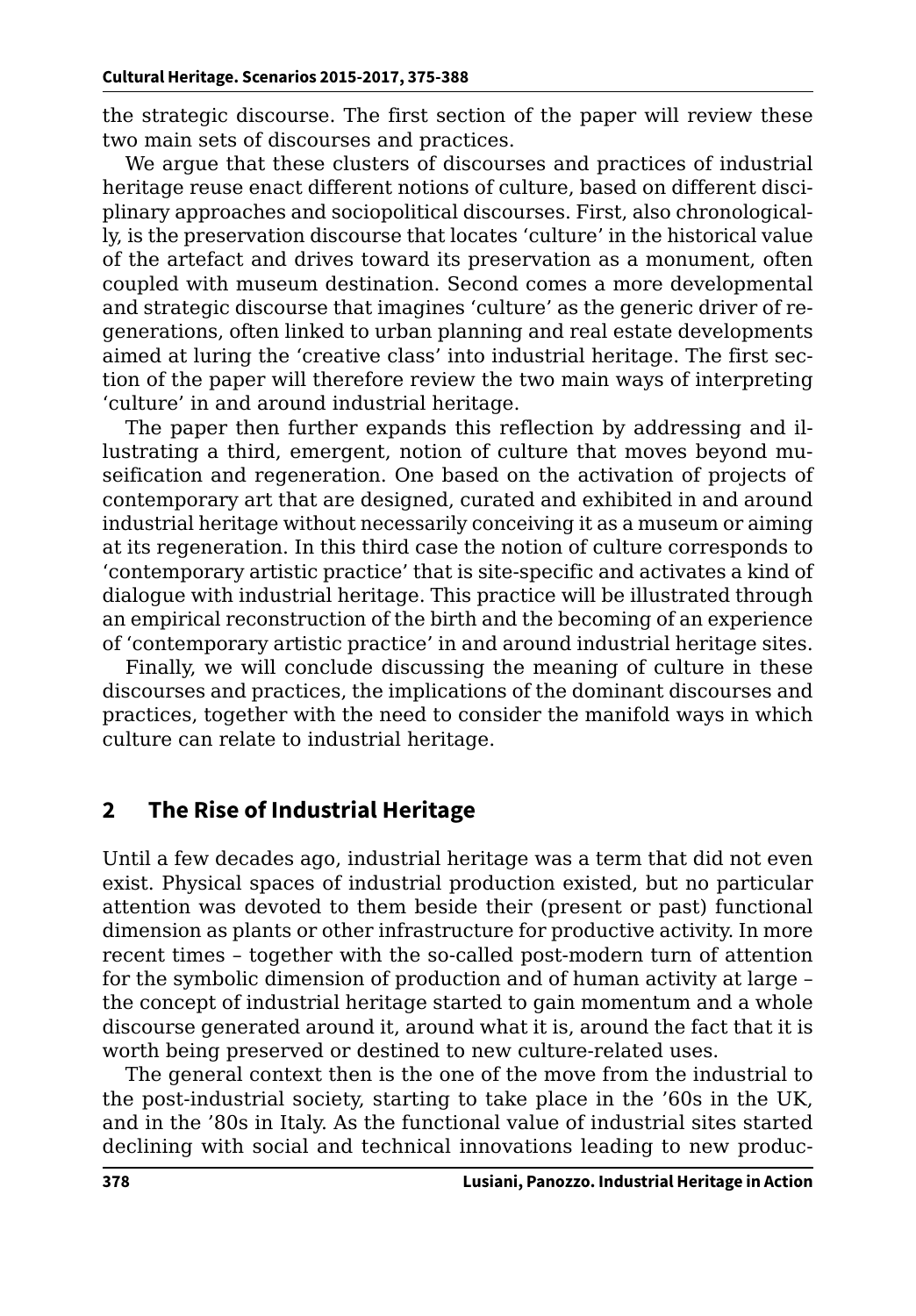tion processes or a change in demand, the cultural-historic values of these sites, instead, did not suffer the same decline and even increased (Dewulf, Baarveld, Smith 2013). In other words, the growing abandonoment of industrial areas due to the outsourcing of production in developing economies, the obsolescence of some public infrastructures and the more general changes of the new economy opened up the issue that these sites are, first, testimony of some material and immaterial culture (e.g. heritage of the industrial revolutions) and, in turn, of what to do with them (Celano, Chirico 2011).

#### **3 Industrial Sites as Heritage:** *Preservation* **Discourses and** *Museification P***ractices**

At first the emphasis was on raising people's awareness on the value of industrial sites as a form of heritage in itself (Hudson 1963; Alfrey et al. 1992). The first efforts in the debate were about reattributing value to industrial 'voids' as the only alternative to abandonment and oblivion (Celano 2011). In Italy, a formal recognition of industrial heritage as cultural heritage arrived relatively late and by decree (d.lgs. 62/2008), where industrial heritage found a legal definition as "a complex of physical remnants, testimony of the organization of an industry in a territory". What descends from this definition is that industrial heritage should not be read in isolation, yet instead in relation to the modifications of the territory generated by the industrialization. This bears also an interdisciplinary dimension, as far as industrial heritage can be conceived of as a bundle of physical artefacts (e.g. buildings, plants and machineries), but also as their meanings and their historical and social contextualization.

As soon as the concept of industrial heritage – or industrial archaeology – stopped being perceived as an oxymoron, newly established documentation centres or national associations (in Italy the main actor is the AIPAI – Associazione Italiana per il Patrimonio Archeologico Industriale, founded in 1997 and dedicated to research and cataloguing of the Italian industrial heritage) started identifying and cataloguing these sites.

Then the attention shifted to the importance of preservation and interpretation of these sites (Sýkora et al. 2010) and on the technical implica1 tions of preservation acts: not only should the material and built heritage be physically recovered ('hardware' part), but also, because of their very nature, reflections on the good as a former working place and as a part of social, cultural or other contextual transformations ('software' part) should be secured (Celano 2011). The underlying idea is that through a sustainable and well-conceived renovation we can rediscover our past within the context of the traditional life style (Celano 2011). This obviously requires interdisciplinary preservation efforts, including architecture restoration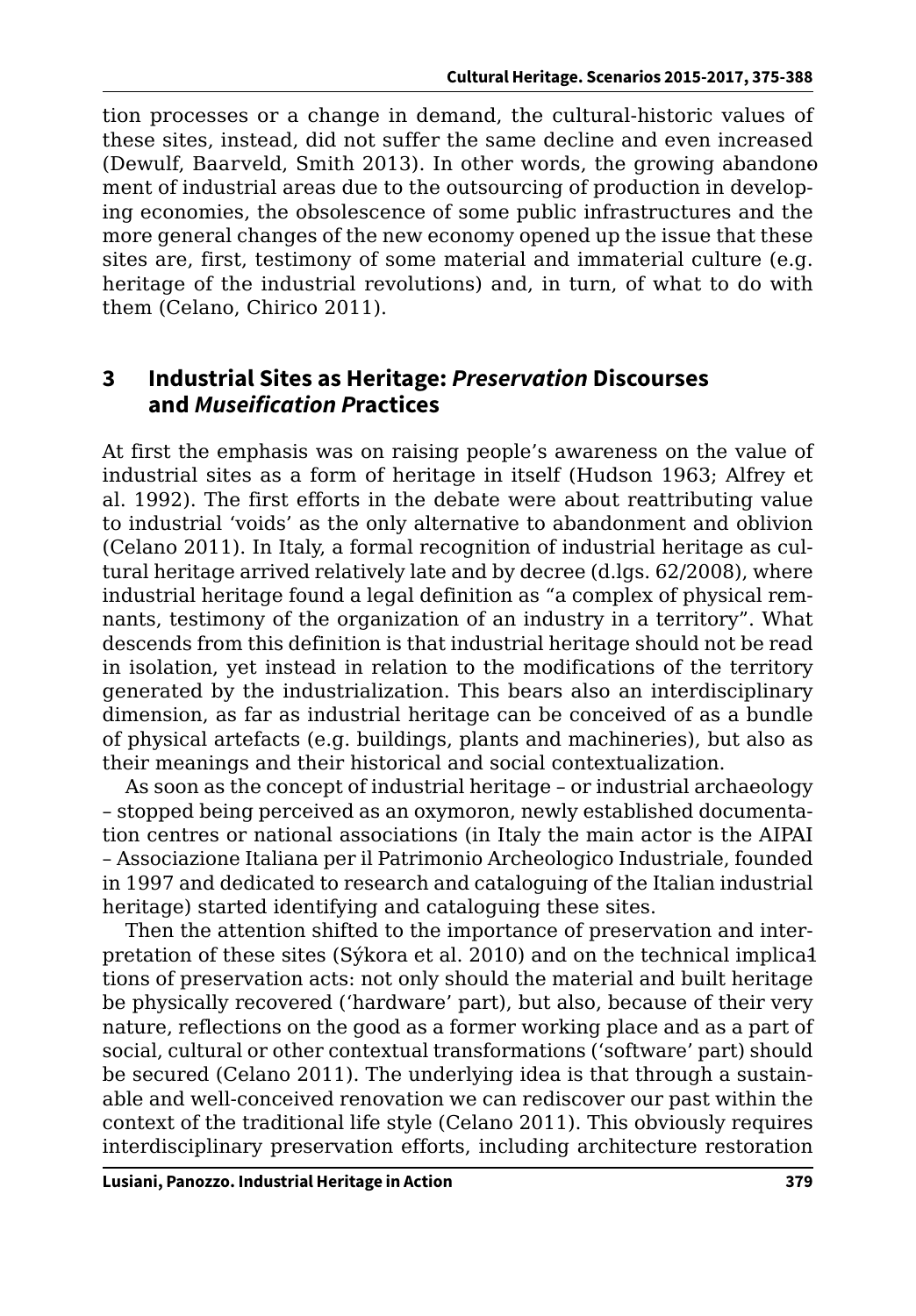competences, but also historical, urban planning, cultural planning and public policy ones.

The dominant practice emerging from our analysis of the re-uses of industrial heritage is the following: family owned businesses closed down the activity or moved it elsewhere; in the 2000s-2010s many of them restored and re-opened the industrial site as a museum and/or an archive to preserve and exhibit the factory history and production-related traditions embodied in documents, photographs, or machineries to celebrate the glory of the company business or its industry. Within this dominant practice of 'museification of industrial production' two sub-patterns can be found, depending on the main actors involved and on who drove the transformation.

First, 'family-led museification' of the factories that are often still active. In these cases, it is the business owning family (sometimes in the form of a family private Foundation) who decides to transform the site into a museum and who finances restoration works. In these cases, the family or family-related Foundation is the owner and often also the manager of the museum/archive. This is the case for example of Birra Menabrea, a beer factory located in Biella, now in part transformed into a museum and library on the history of beer production with a connected restaurant, all owned and run by the Group Birra Forst; or the case of Fabbrica di Liquit rizia Amarelli, a liquorice factory located in Rossano, Calabria, and partly transformed into a museum on the history of the family business itself.

Second, 'publicly-led museification' of formerly private factories or other industrial sites, then acquired by a local government and transformed into museums and archive. This is for example the case of the 'ex stabilim mento Florio delle tonnare', a large fish storage site in Favignana, Sicily, owned by the Region of Sicily and managed and restored by the Trapani Superintendence for cultural and environmental heritage upon European Union funds. The site now hosts exhibitions of maritime archaeology, a video-installation of old workers' memories about their past activity and a permanent exhibition of fishing activity-related photographs. Another example is Centrale Montemartini in Rome, a thermoelectric central dismissed in 1963. Owned by the Municipality and run by ACEA, the local public utility company, the site was transformed into a museum of its past activity in 1997 (displaying machineries and documents about thermoelectric activity) and, in a second stage, as a permanent exhibition site hosting a section of the Municipal Museums collections.

Taken together, despite some differences, these cases share the same feature of having an industrial site restored and converted into some kind of exhibition centres, mainly for celebrative purposes, as testimony of the material and immaterial culture related to the history of the site. This is why we labelled this first practice *museification*.

Clearly, the practice of museification of industrial heritage sites well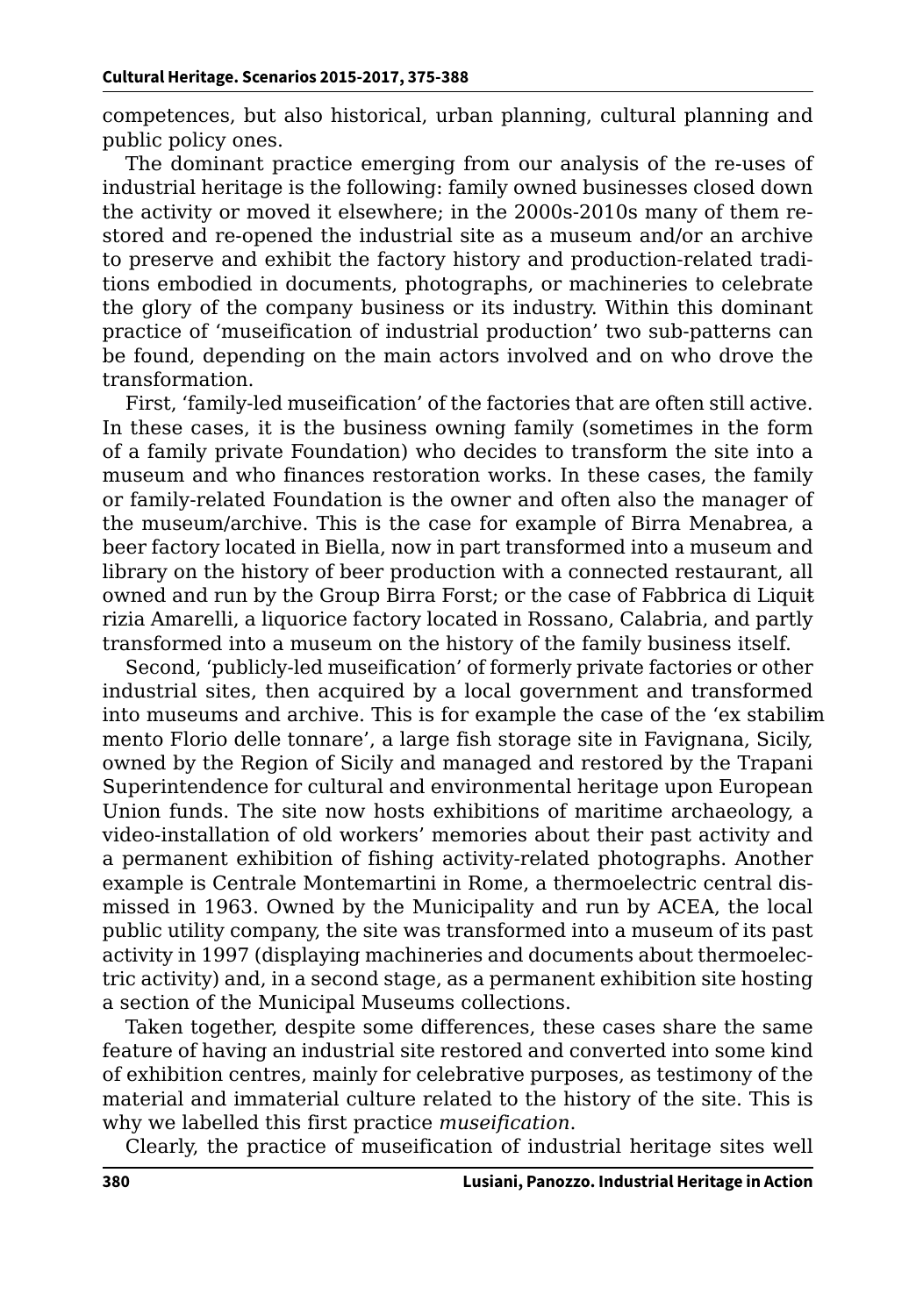relates to the discourses of industrial heritage preservation. What is the place for culture in these discourses and practices? Here 'culture' is the cultural heritage in/of the industrial complex that is the material artefacts, documents and photographs or video material, as a repository of a past – and sometimes lost – intangible culture linked to the industrial production techniques and traditions. Consequently, the focus (in the form of flows of resources and attention) tends to be on the preservation of the 'container' (the industrial building itself) and of its related artefacts. Culture can then here be seen as the *object* of an action and as an end in itself.

#### **4 Industrial Heritage as Resources:** *Strategic* **Discourses and** *Regeneration* **Practices**

Very soon the discourse shifted to claiming the value of industrial heritage as a strategic resource to be restored, modernized and re-used as cultural destinations for some consequent presupposed job creation, territorial competitiveness and local development (Edwards, Llurdés 1996; Hospers 2002; Pawlikowska-Piechotka 2009; Lamparska 2013).

One of the first contributions that set the scene for this view of industrial heritage was Alfrey and colleagues' book (1992), which addressed the issue not only of how industrial heritage resources can be identified, but also about how they can be exploited. Essentially, Alfrey et al. (1992) made an influential argument in favour of planning for new uses in CH sites: this sounded new in itself at that time, as opposed to a rhetoric of mere preservation. Since then the idea that industrial heritage sites constitute a valuable resource started establishing itself in people's minds.

For example, Edwards and Llurdés (1996) proposed a typology of in( dustrial heritage and claimed about their potential as new tourism attractions. Other scholars moved the argument beyond, positing that, through tourism, industrial heritage sites were a potential great resource for local economic development (Xie 2006; Lamparska 2013). Similarly, Hospers (2002) claimed that industrial heritage serves more than just increased tourism flows: it is about potential regional renewal. On the same note, Pawlikowska-Piechotka (2009) and Sýkora et al. (2010) argued for the value of industrial architecture that, once modernized and re-used as museums, galleries, and other tourism and leisure needs, is supposed to generate social, historical, aesthetical and economic enrichment. Connected to this are some functionalist, normative contributions hinting at the best strategies to make industrial cultural heritage fruitful as a resource, as for example McIntosh and Prentice (1999) on the importance of encoding the experience of the industrial heritage site with people's personal meanings, something that would increase the sense of perceived authenticity.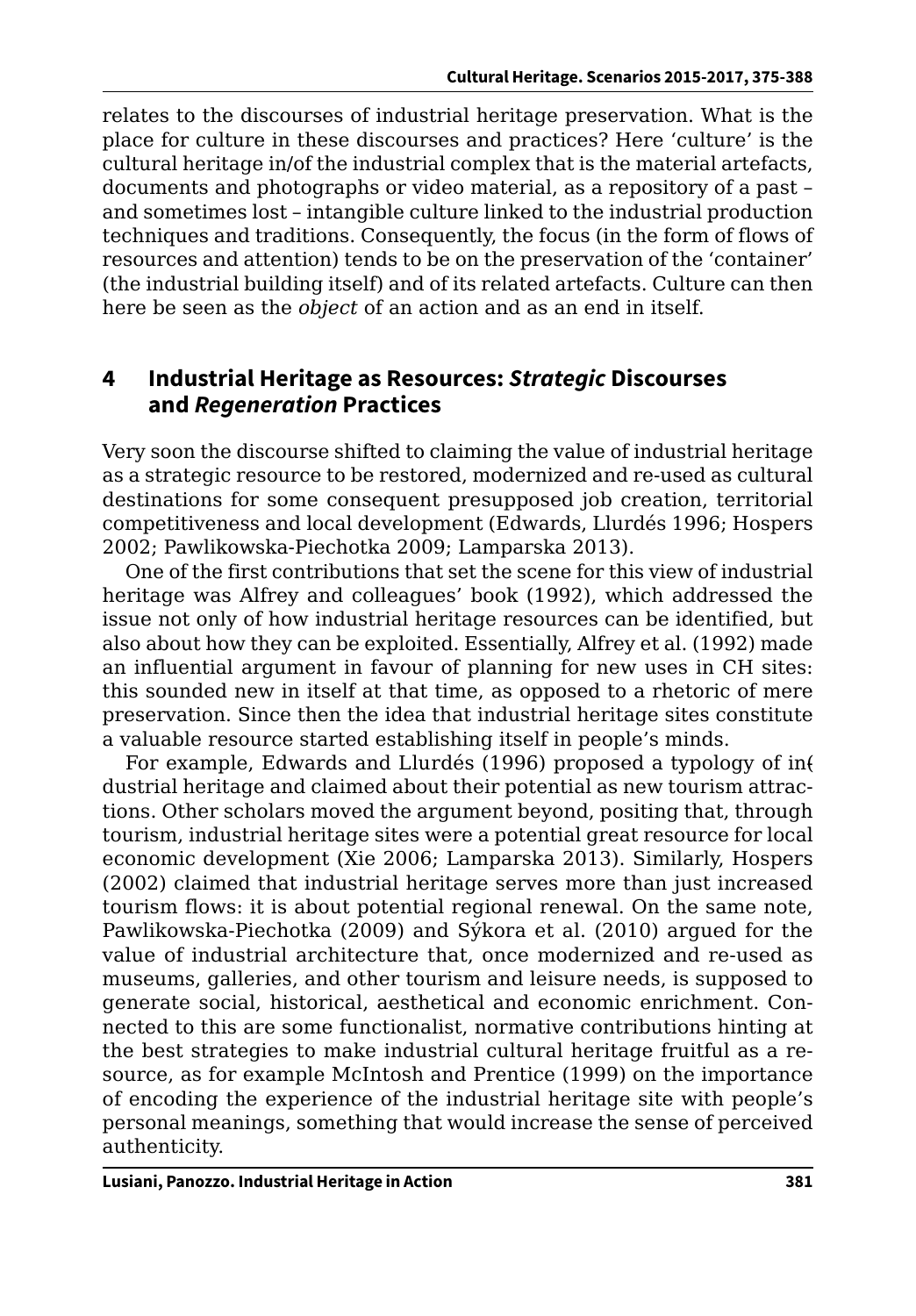Mapping the repertoire of micro-cases of industrial heritage re-uses, a second practice emerges. This is about public entities financing the recovery and restoration of industrial heritage sites for further entrustment to third parties (cultural associations of any kind) for unspecified future culture-related uses.

A notable example in Italy is Laboratori Urbani ('Urban Labs') initiative of the Puglia Region. The Puglia Region identified 151 dismissed buildings with former public functions, such as abandoned schools, industrial plants, monasteries, market places, military buildings. The Region finances their restoration and re-destination as public spaces for young local people. The design and management of the activities to be installed in these spaces is demanded to private companies or associations through public competitions for every so called Urban Lab. So far the initiative entailed an investment of over €50 million and resulted in the recovery and restoration of about 100,000 square meters, for 151 buildings spread throughout 169 Municipalities. The Urban Labs that started their activity in these spaces range from the establishment of visual or performing arts activities, the use of spaces for social purposes, co-workings, research on new technologies, consulting and training services for young entrepreneurship, exhibition spaces, and so on.

Another example in this sense is the one of the Ex Ansaldo factory in Milan. In this case a massive formerly industrial space of about 6,000 square meters has been recently devolved (upon public competition) by the City of Milan to an association of firms (Esterni, Avanzi, Make a Cube, Arci Milano and H+). The definition of the new functions and of the activities that will take place in this site is in progress, but it rests on a general concept of contemporary cultural production. The project aims at hybridizing training, creativity, events, entrepreneurship, restoration and leisure, as a multi-functional cultural centre.

The pattern shared by these practices is one of massive public financing campaigns for major restoration projects to qualify urban areas and create new spaces for cultural and entrepreneurial activities to be subsequently identified. The emphasis of these interventions is therefore on the creation of spaces for other activity, supposedly triggering local cultural and economic growth. This is why we labelled this practice "culture-led regeneration".

The practice of culture-led regeneration of industrial heritage matches indeed the strategic discourses of industrial heritage re-uses. What is the meaning of culture here? Here 'culture' becomes the new function for the previously industrial site, which in turn works as something instrumental to other ends (tourism attraction, new job creation, regeneration of urban areas, etc.). The focus in terms of flows of resources and attention tends again to be on the container, but rather in the form of restoration and functional requalification of the spaces to host a variety of new pos-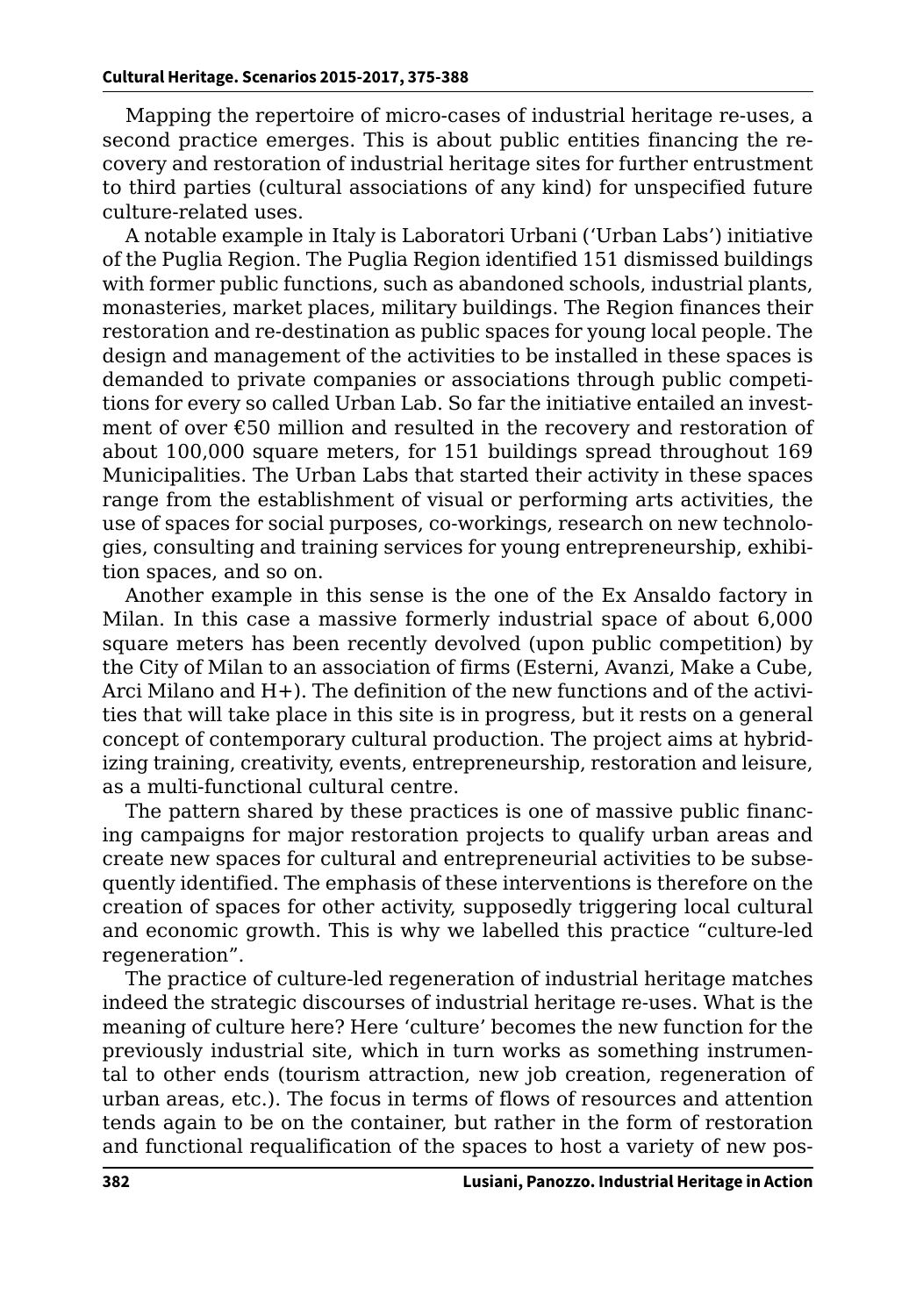sible businesses or other initiatives (incubators, hubs, offices, co-working spaces, cultural centres, cafés, etc.). In other words, culture is here the *tool*, the means to other ends, or a strategic resource, instrumental for some (supposed) other local development.

### **5 An Alternative Approach: Cultural Intervention in Industrial Heritage**

All in all, what emerges in the mainstream discourses and practices in and around industrial heritage is a shared focus on the restoration, preservation or requalification of the container, where culture is either the 'object' of these actions, or the 'tool' to other ends. But what about culture as the 'subject'? And what about the contents, beside the containers?

Arguably, an alternative practice can be identified. It is the one about art interventions in industrial heritage sites that are not designed by family business owners for self-celebrating purposes, nor are commissioned by policy-makers in the name of some supposed local regeneration. It is about individuals or collectives of artists who spontaneously take up an industrial site to perform their activity in the name of culture, sometimes just on a temporary base.

An example in this sense is the one of Dolomiti Contemporanee – inenvironment visual arts lab, a major curatorial project that was initiated in 2011 by Gianluca D'Incà Levis, a contemporary art curator, with a background in architecture. By the time of the first DC cultural intervention, the Dolomites, a range of the North-Eastern Italian Alps, had just become a UNESCO World Heritage site (2009). These mountains had been hosting hubs where people had lived and worked for centuries, constituting an immense motor of local identity and of social and economic development. Crises of several kinds have turned these motors down in the past decades. The mountains economy has declined and then changed in favour of tourism exploitation – and many of these sites linger abandoned.

The first intervention took place in Sass Muss, a former chemical hub located in Sospirolo (Belluno) beneath the Dolomites. The chemical factory, built in 1924, had flourished in the '20-'30s, then, damaged by WWII bombing, started a rapid decline and was completely dismissed in the '60s. In the early 2000s a publicly owned agency (Attiva spa, an operating agency mainly participated by local governments of the Veneto region, aimed at developing and commercializing urban and industrial areas) acquired the abandoned site and undertook a major restoration project through European funds, yet left it then empty and unused. In 2011, Gianluca D'Incà Levis decided to occupy and transform the former industrial complex of Sass Muss for three months (August-October) into a contemporary art exhibition centre, creating a sort of "creative citadel". The citadel included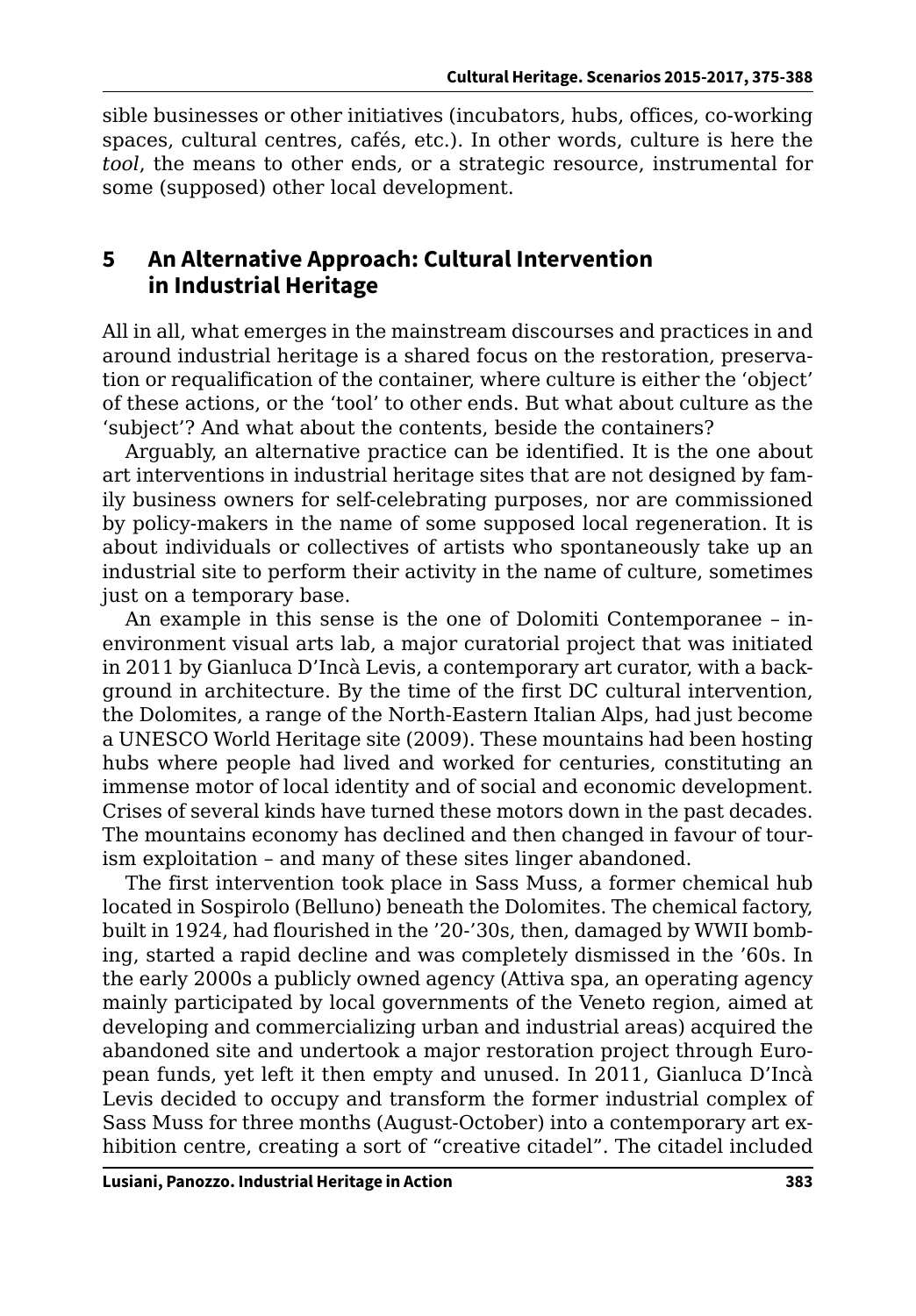an international residency for artists; the former warehouses became exhibition rooms; the surrounding mountain environment became the training ground for the artists and the invited curators who worked on the identity of the site and its surroundings, by inhabiting them.

The operating budget was  $\epsilon$ 400,000 and expenditures were covered through public funding ( $\epsilon$ 80,000) and through material support by 100 local partners (providing maintenance services, tools and materials, food, transportation, communication services, etc.), as well as a large base of volunteers, found through a door to door communication campaign by DC staff prior to the launch of the project. In those three months of activity, 70 artists from ten different Countries lived and worked at Sass Muss, over 100,000 visitors came, ten exhibitions and ten public events of other kind were held, and over 200 articles on the initiative appeared in the press and online. The local community came back to the factory, finally re-opened, to visit it. Following the three months event, many of the partners who had contributed to the project decided to transfer their own commercial activities within the site, renting the spaces. The site came back to life and was returned to the local territory, re-activating it. After the initiative, the curator/initiator left, leaving behind a site that was back into the map, even with some commercial activities that had moved there.

This first intervention marked the beginning of DC, a serial curatorial art project through which the curator strives to identify relevant abandoned sites on the Dolomites, such as large factories, other complexes of industrial archaeology, or residential settlements that are no longer active, and to reactivate their potential by rethinking their relationship with the surrounding nature and civilization in a non-trivial and non-stereotyped way, through the curatorship of temporary visual arts events. In fact, in the next few years (2012-2016) similar experiences were replicated by DC in other sites (Blocco di Taibon in 2012, Spazio Casso in the Vajont area in 2013, the Ex Villaggio Eni in Borca di Cadore in 2014) with similar enduring outcomes.

Because of the entrepreneurial impetus of similar approaches moved essentially by the willingness to "make culture", we labelled this practice *cultural intervention*. What is the place of culture here? The 2011 art intervention was not designed and commissioned by public policies in the name of some supposed local regeneration. It was an entrepreneurial act led by an individual curator who goes, does, leaves, deliberately, to act elsewhere by "cultural blitzes". The focus was on the content in relation with the container, on the substance within the form, as a whole, and culture was the originating 'bother', not a strategic resource to other ends. Rather, we see DC initiative as representative of other similar cases that perform a strong denouncing act of the disjunction between form and substance in the mainstream industrial heritage discourse and in the practice of planning for the containers before (or even without) the cultural content.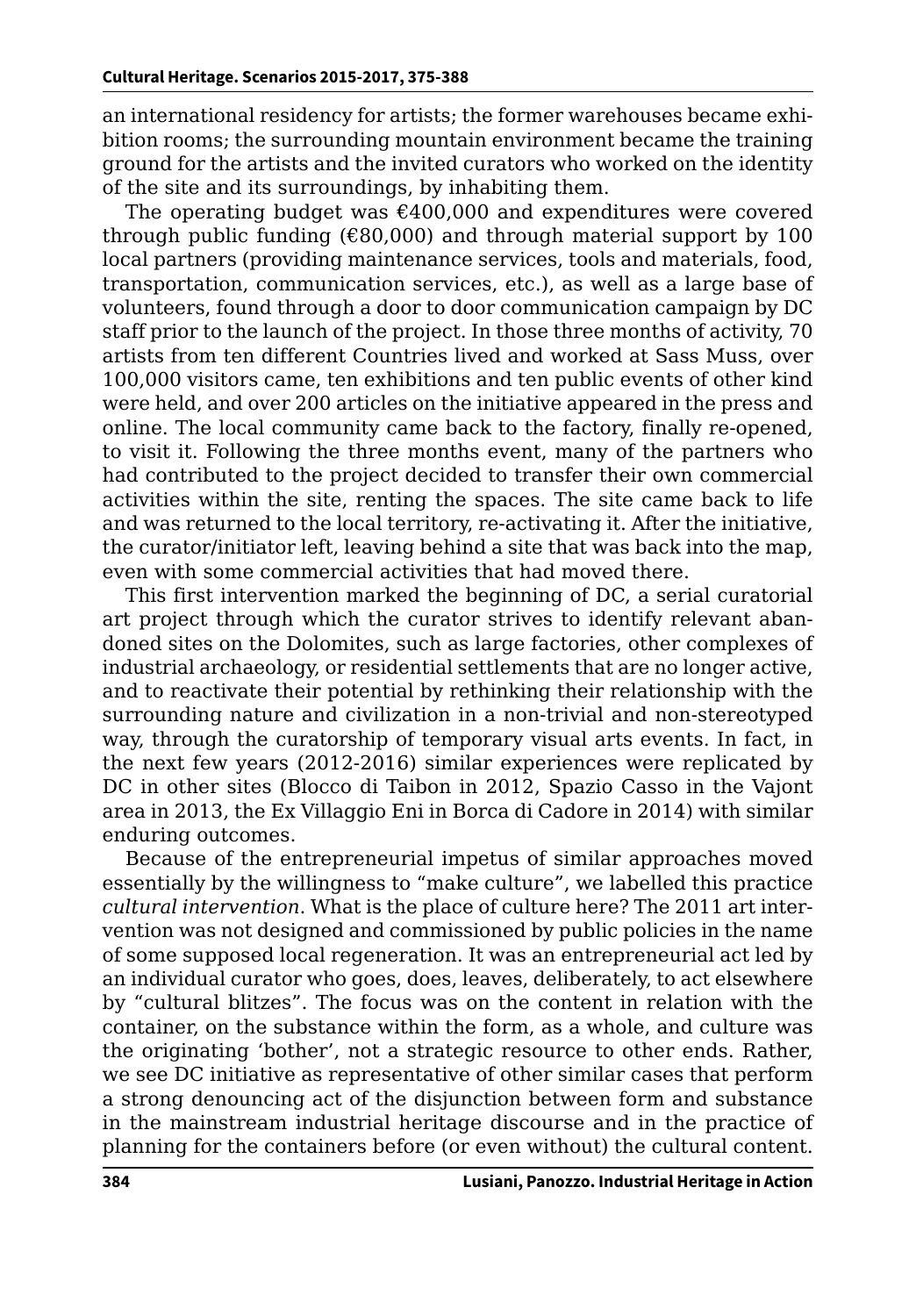### **6 Conclusion**

Building on these insights and considerations, two (intertwined) issues can be brought up for discussion: the issue of materiality and the issue of functional determinism.

First, it should not be surprising that most of the strategies in place around industrial sites are about the creation of containers through museification or through functional requalification of the spaces. These interventions require enormous capital for restoration and design, but also, because of their materiality and endurance, tangible visibility for the policy-makers or the private bodies who finance these operations. The largest shares of financial resources allocated to enhancing the 'value' of industrial heritage are indeed spent on restorations and/or architectural regeneration. Such an almost exclusive focus on the materiality of industrial heritage has fundamental consequences on the actual notion of 'culture' that gets activated. More precisely, the allocation of resources traces a rather neat line between an idea of culture as preservation or exploitation of the material or as promotion of the artistic contemporary production. The focus on materiality tends to declare less relevant the cultural or social processes that get (or do not get) activated, the artists themselves or the forms of culture that flow through these spaces. In cultural planning attempts, there seem to be serious problems in terms of resource allocation: most of the limited amount of available resources goes to large investments for restorations or other interventions on the built heritage, and nothing remains for operating costs and for the planning of cultural contents for these sites. In other words, in the industrial heritage landscape all is 'materialized' too much or too fast.

Second, in our view this all is creating many 'containers without a content'; the content comes after – when it does – and instrumentally. We see all this as part of the more general discourse on culture-led regeneration (McCarthy 1998; Bailey, Miles, Startk 2004) that considers the territory as the context where cultural processes can be encouraged and used to transform the economy, and culture as a strategic resource at the service of urban strategies, of the vision that a territory has of itself, and of its vcourse is its inherent functional determinism. Put simply, the assumption is: 'you restore, something will happen' in terms of enrichment, economic development and competitiveness. Moreover, the effects of this supposed functionalism are not determined at all: 'you restore, something will happen, sometimes nothing happens'. How much are those industrial heritage museums actually visited? How much are those archives or libraries actually used? How many cultural associations or other entrepreneurial activities actually operate in those very spaces and manage to survive and grow? The immediate risk is then a passive and uncritical acceptance of the leading paradigm of a culture-driven development in the case of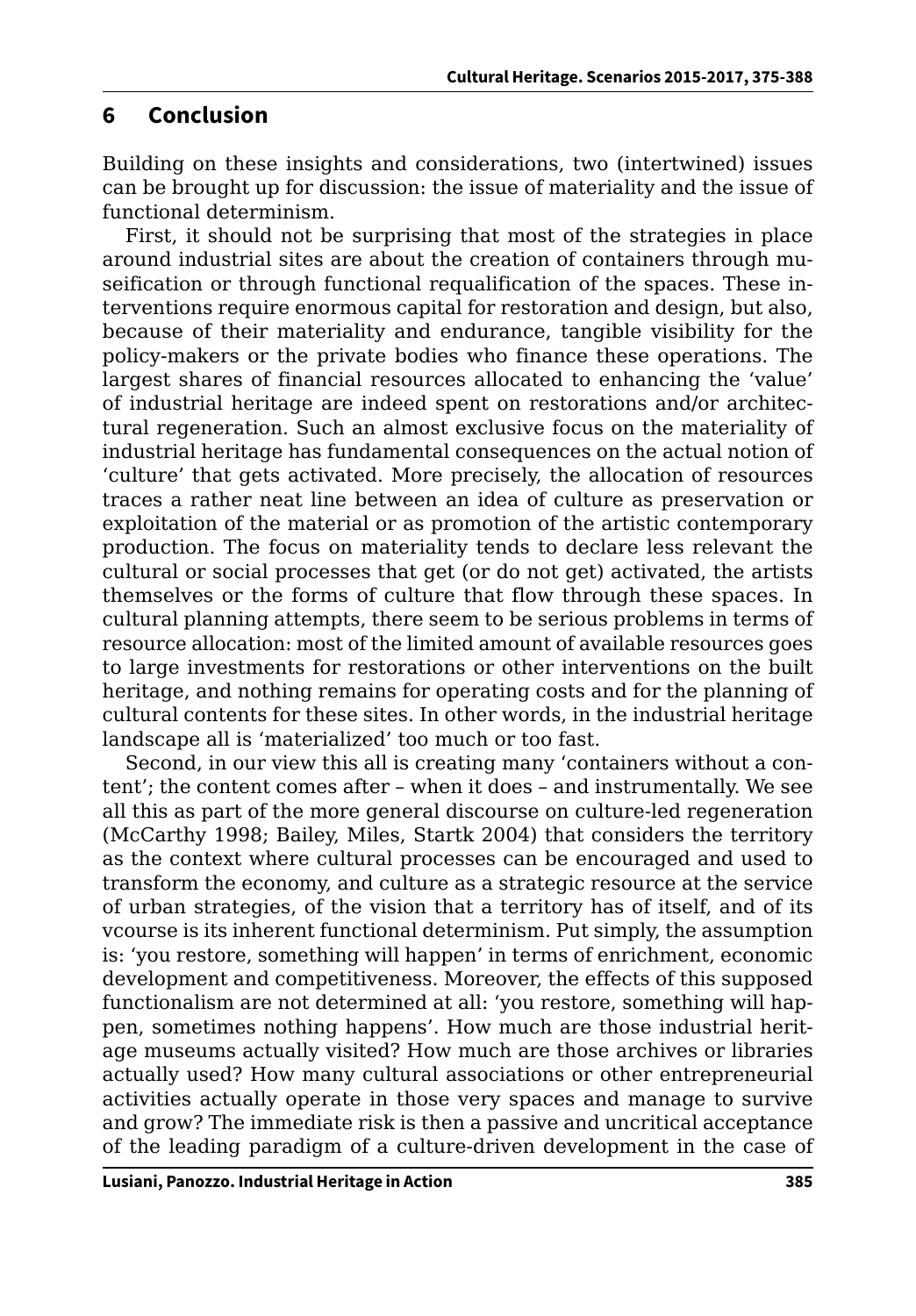industrial heritage too, with potentially dreadful consequences in terms of public money waste.

Indeed, both the preservation discourse (and related museification practice) and the strategic discourse (and related regeneration practice) of industrial heritage can be subsumed as cases of 'spaces in search of meaning', albeit in different ways, as opposed to the cases of cultural intervention, which can be considered 'meaning in search of spaces'.

We conclude provocatively, noting that industrial heritage sites are many and pervasive: do they really need all to be restored and reused, if sometimes there is no demand then for whatever is produced in there, or no obvious virtuous economic cycle, as instead claimed? In any case, we should at least stop producing containers before contents. Careful attention should be placed by industrial heritage policies in escaping functional determinism by reversing its inner logic: culture – content – should be on top.

#### **Bibliography**

- Alfrey, Judith; Alfrey Nfa, Judith; Putnam, Tom (1992). *The Industrial Heritage: Managing Resources and Uses*. Abingdon (UK): Routledge.
- Bacchella, Ugo; Bollo, Alessandro; Milella, Franco (2015). "Riuso e trasg formazioni degli spazi a vocazione culturale e creativa: un driver per lo sviluppo, ma a quali condizioni?". *Giornale delle Fondazioni*, 15 luglio.
- Bailey, Christopher, Miles, Steven; Stark, Peter (2004). "Culture‐led Urban Regeneration and the Revitalisation of Identities in Newcastle, Gateshead and the North East of England". *International Journal of Cultural Policy*, 10(1), 47-65.
- Calcagno, Monica; Lusiani, Maria; Panozzo, Fabrizio (2012). "Crafting Cultural Clusters. Looking at Cultural Enterpreneurship to Make Sense of Creativity-led Development". *Nuovi prodotti o nuove occasioni? La creazione di nuove occasioni d'uso come incentivo per rilanciare il mercato* = *Atti del XXXV Convegno Annuale AIDEA*, (Salerno, 4-5 ottobre).
- Celano, Eleonora; Chirico, Stefania (2011). "Archeologia industriale, creatività e gestione integrata. Il Caso biellese". *Tafter Journal*, 39, September.
- Dewulf, Geert, Baarveld, Marlijn; Smit, Marnix (2013). "Planning and Commitment in Cultural Heritage Projects", *Journal of Cultural Heritage Management and Sustainable Development*, 3(2), 163-74.
- Edwards, J. Arvel; Llurdés i Coit, Joan Carles (1996). "Mines and Quaré ries. Industrial Heritage Tourism". *Annals of Tourism Research*, 23(2), 341-63.
- Gioia, Dennis A.; Corley, Kevin G.; Hamilton, Aimee L. (2013). "Seeking Qualitative Rigor in Inductive Research; Notes on the Gioia Methodology". *Organizational Research Methods*, 16(1), 15-31.